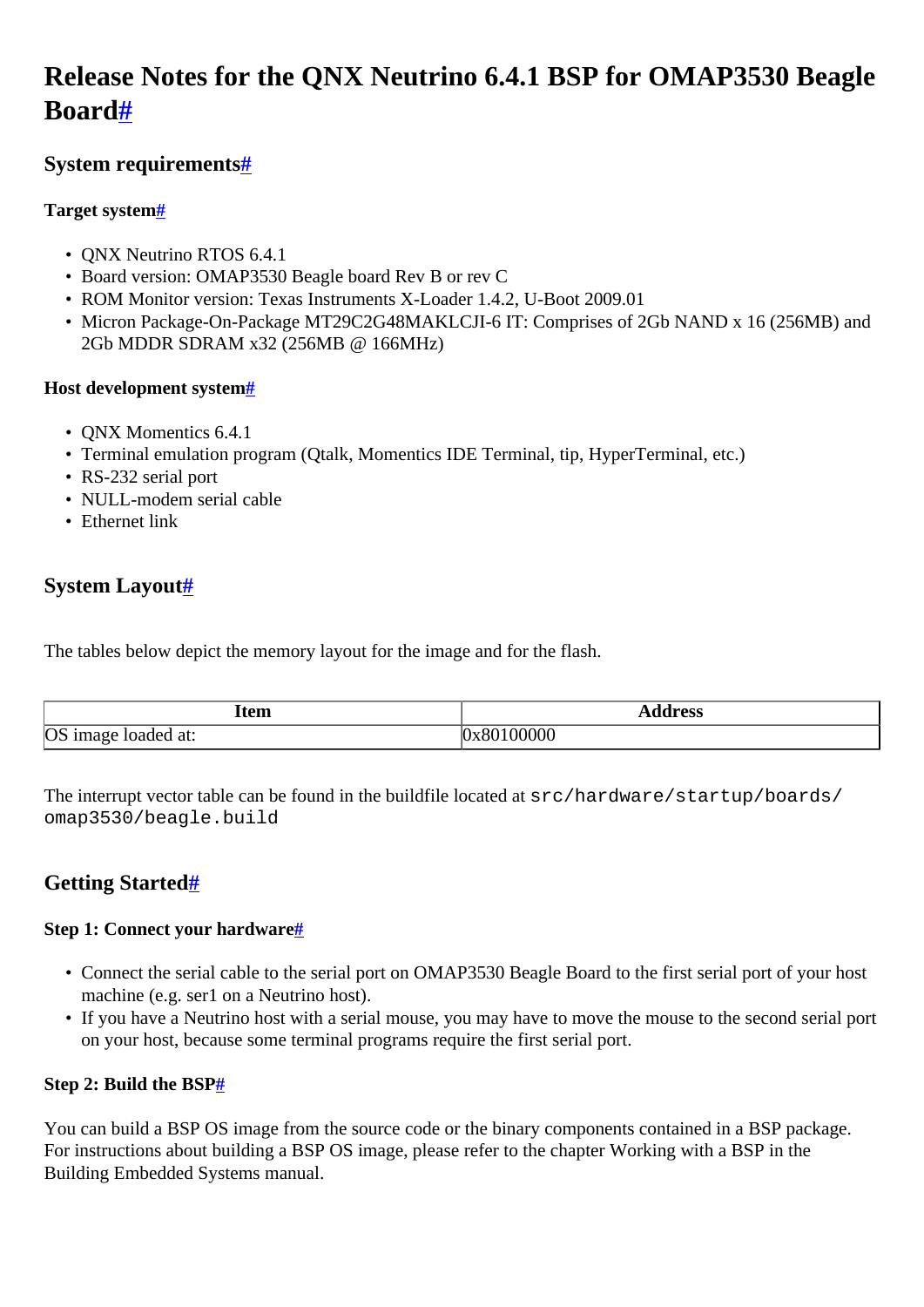#### <span id="page-1-0"></span>**Step 3: Transfer the OS image to the target using the ROM monitor[#](#page-1-0)**

On your host machine, start your favorite terminal program with these settings:

- Baud: 115200
- Bits: 8
- Stop bits: 1
- Parity: none
- Flow control: none

# <span id="page-1-1"></span>**Setting up the environment[#](#page-1-1)**

#### <span id="page-1-2"></span>**For OMAP3530 Beagle Board[#](#page-1-2)**

Apply power to the target board. You should see output on your terminal console, similar to the following:

Texas Instruments X-Loader 1.4.2 (Feb 19 2009 - 12:01:24) Reading boot sector Loading u-boot.bin from nand

U-Boot 1.3.3 (Jul 10 2008 - 16:33:09)

U-Boot 2009.01-dirty (Feb 19 2009 - 12:22:31)

I2C: ready OMAP3530-GP rev 2, CPU-OPP2 L3-165MHz OMAP3 Beagle board + LPDDR/NAND DRAM: 256 MB NAND: 256 MiB MUSB: using high speed In: serial usbtty Out: serial usbtty Err: serial usbtty Board revision C Serial #7842000300000000040323090b017014 Hit any key to stop autoboot: 0 OMAP3 beagleboard.org #

#### <span id="page-1-3"></span>**SD card downloa[d#](#page-1-3)**

OMAP3 beagleboard.org # mmcinit; fatload mmc 0 0x80100000 ifs-omap3530-beagle.bin; go 80100000

At this point you should see the ROM monitor download the boot image, indicated by a series of number signs. You'll also see output similar to this when it completes downloading:

reading ifs-omap3530-beagle.bin

1633308 bytes read ## Starting application at 0x80100000 ... CPU0: L1 Icache: 256x64 CPU0: L1 Dcache: 256x64 WB CPU0: L2 Dcache: 4096x64 WB CPU0: VFP 410330c1 CPU0: 411fc083: Cortex A8 rev 3 500MHz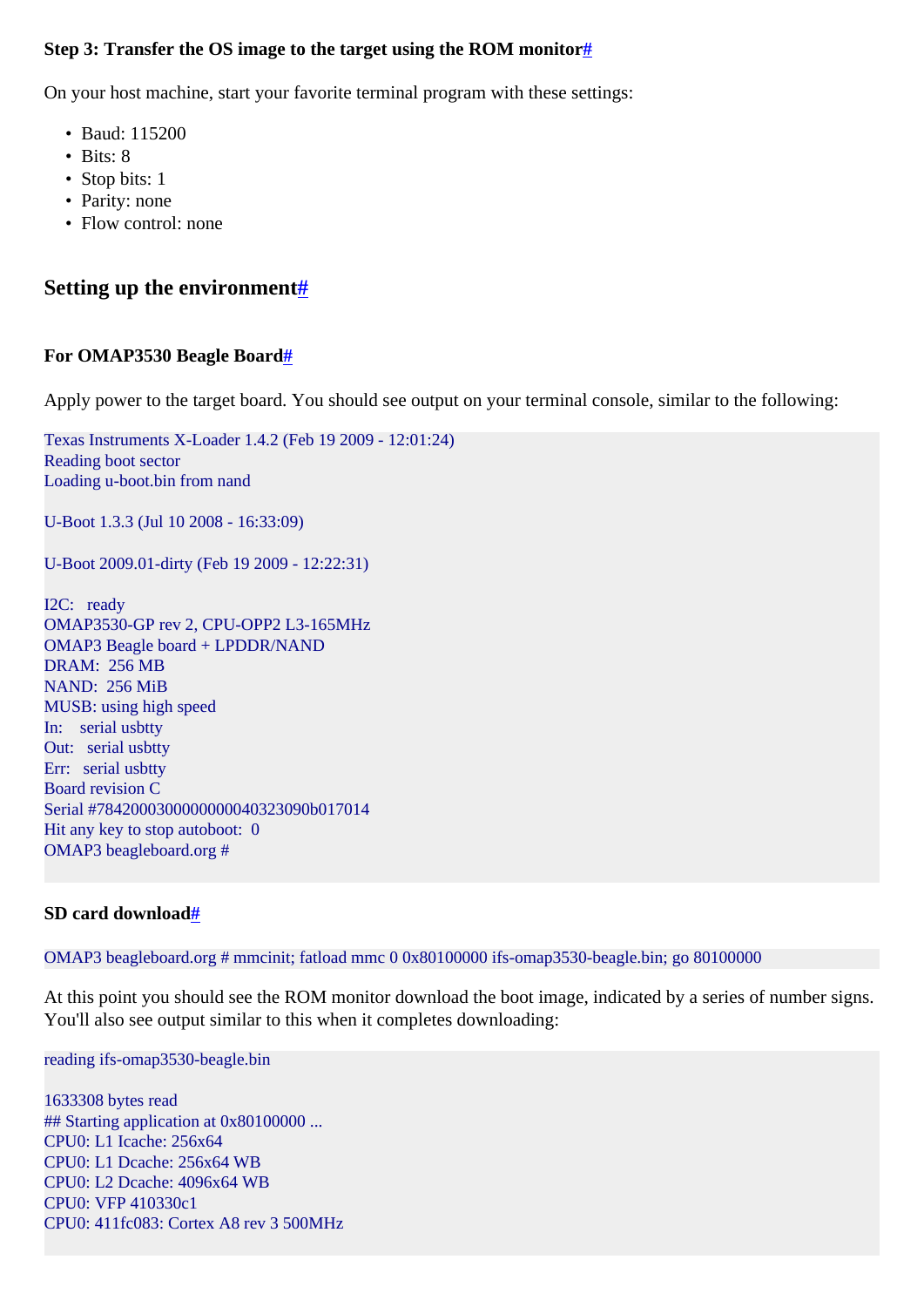System page at phys:80010000 user:fc404000 kern:fc404000 Starting next program at vfe046f9c cpu startnext:  $cpu0 \rightarrow fe046f9c$ VFPv3: fpsid=410330c1 coproc\_attach $(10)$ : replacing fe0748e4 with fe074130 coproc\_attach $(11)$ : replacing fe0748e4 with fe074130 Welcome to QNX Neutrino 6.4.1 on the Texas Instruments OMAP3530 (ARMv7 Cortex-A8 core) - Beagle Board

Now you can test the OS, simply by executing any shell builtin command or any command residing within the OS image (e.g. ls).

### <span id="page-2-0"></span>**Flashing the IPL on to the target[#](#page-2-0)**

#### <span id="page-2-1"></span>**Step A: Create the IPL image[#](#page-2-1)**

Run the mkflashimage script, inside the /images directory of the BSP. The output file from this script is a binary IPL image called **ipl-omap3530beagle.bin** and **nand-ipl-omap3530beagle.bin**.

First, you'll download **ipl-omap3530beagle.bin** file to the board's memory using the pserial tools, and then you can burn the ifs image **ifs-omap3530-beagle.bin** and NAND IPL image **nand-iplomap3530beagle.bin** into the board's NAND flash. The IPL is padded to 24K.

The following steps describes how to generate the ipl-omap3530evm.bin and nand-ipl-omap3530beagle.bin:

- generates a bin format OS image called ifs-omap3530-beagle.bin using the beagle.build file
- Convert IPL NAND boot header into Binary format
- Convert IPL into Binary format
- Cat NAND boot header and ipl together
- Pad Binary IPL to 24K image, this is the image used by boot from UART
- Pad Binary IPL with Header to 24K image, this is the image to put on NAND and boot from NAND

Here is the mkflashimage script:

#### **#!/bin/sh**

**# script to build a binary IPL and boot image for the OMAP3530 Beagle board**

**set -v**

**# Convert IPL header into Binary format**

 $\gamma$ QNX\_HOST}/usr/bin/ntoarm-objcopy --input-format=elf32-littlearm --output-format=binary ../src/hardware/ipl/board

**# Convert IPL into Binary format**

 $\gamma$ QNX\_HOST}/usr/bin/ntoarm-objcopy --input-format=elf32-littlearm --output-format=binary ../src/hardware/ipl/board

**# Cat boot header and ipl together cat ./tmp-boot-header.bin ./tmp-ipl-omap3530beagle.bin > ./tmp-header-ipl-omap3530beagle.bin**

**# Pad Binary IPL to 24K image, this is the image used by boot from UART mkrec -s24k -ffull -r ./tmp-ipl-omap3530beagle.bin > ./ipl-omap3530beagle.bin**

**# Pad Binary IPL with Header to 24K image, this is the image to put on NAND and boot from NAND mkrec -s24k -ffull -r ./tmp-header-ipl-omap3530beagle.bin > ./nand-ipl-omap3530beagle.bin**

**# clean up temporary files rm -f tmp\*.bin**

**echo "done!!!!!!!"**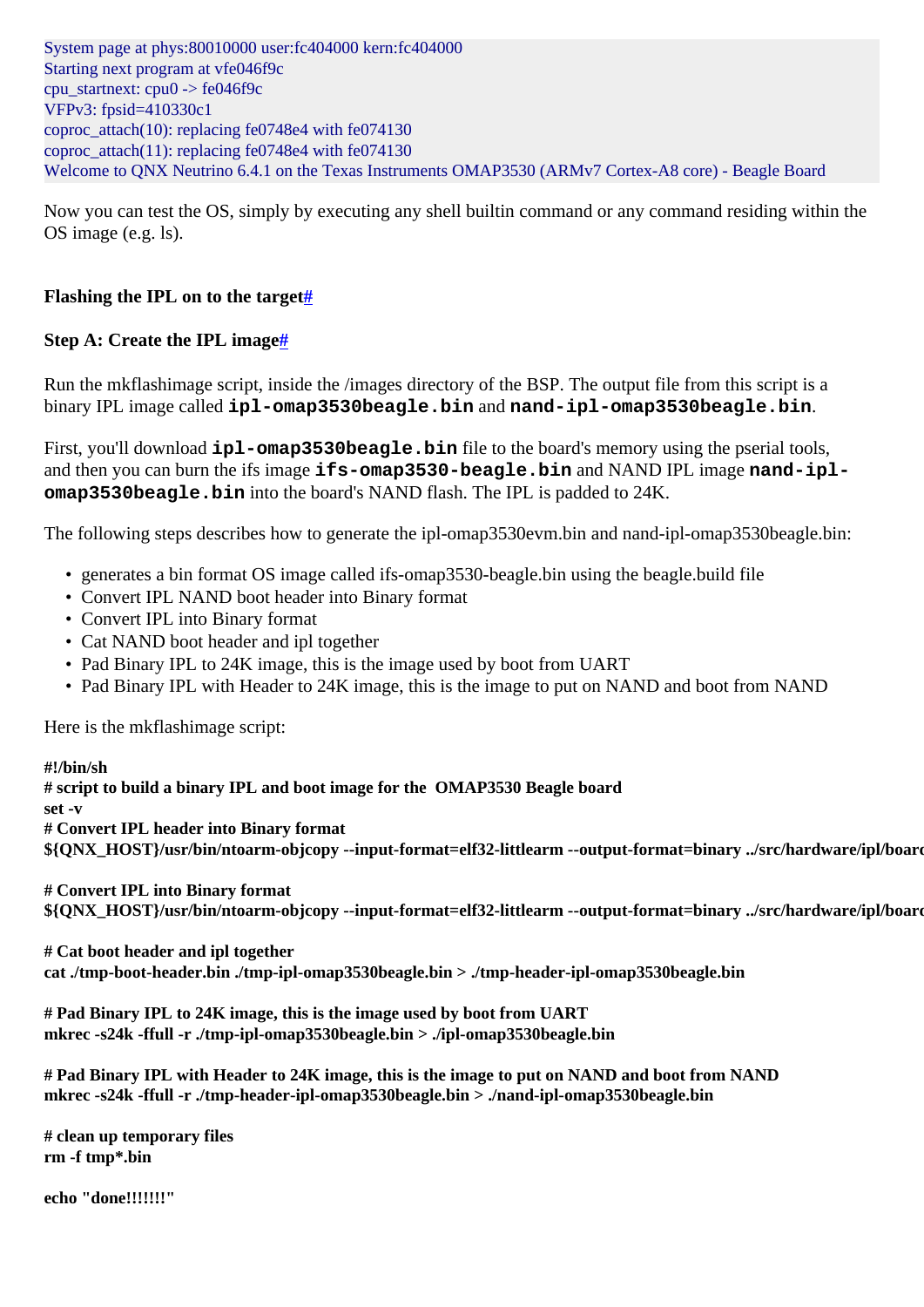#### <span id="page-3-0"></span>**Step B: Booting an IPL imag[e#](#page-3-0)**

Refer to the [AM/OMAP Boot Resource Pages](http://community.qnx.com/sf/wiki/do/viewPage/projects.bsp/wiki/AM_OMAP_boot_resources) for options for installing the IPL to flash.

# <span id="page-3-1"></span>**Creating a new flash partition[#](#page-3-1)**

- Enter the following command to start the flash filesystem driver:  $fs-\text{etfs}-\text{omap3530}-r65536$  m /fs/etfs
- Stop the filesystem on the device: etfsctl -d /dev/etfs2 -s
- Erase the etfs2 partition: etfsctl -d /dev/etfs2 -e
- Format the filesystem: etfsctl -d /dev/etfs2 -f
- Make the filesystem continue: etfsctl -d /dev/etfs2 -c

You should now have a /fs/etfs directory which you can copy files to.

### <span id="page-3-2"></span>**Summary of driver command[s#](#page-3-2)**

The following tables summarize the commands to launch the various drivers.

### <span id="page-3-3"></span>**For the OMAP3530 Beagle board [#](#page-3-3)**

| <b>Component</b>    |                                                         |                       | <b>Buildfile Command   Required Binaries   Required Libraries</b> | <b>Source Location</b> |
|---------------------|---------------------------------------------------------|-----------------------|-------------------------------------------------------------------|------------------------|
| Startup             | startup-                                                |                       |                                                                   | src/hardware/          |
|                     | omap3530 -L                                             |                       |                                                                   | startup/               |
|                     | 0x87E00000, 0x200000                                    |                       |                                                                   | boards/                |
|                     | $- v -$                                                 |                       |                                                                   | omap3530               |
|                     | D8250.0x49020000^2.0.48000000.16                        |                       |                                                                   |                        |
|                     | beagle                                                  |                       |                                                                   |                        |
| Serial              | $\frac{1}{2}$ devc-seromap - $\frac{1}{2}$ devc-seromap |                       |                                                                   | src/hardware/          |
|                     | $e$ -F -b115200                                         |                       |                                                                   | devc/seromap           |
|                     | $-c48000000/16$                                         |                       |                                                                   |                        |
|                     | $0x49020000^2,74$                                       |                       |                                                                   |                        |
| <b>Nand Flash</b>   | $f$ s-etfs-                                             | fs-etfs-              |                                                                   | src/hardware/          |
|                     | omap3530_micronomap3530_micron                          |                       |                                                                   | etfs/nand2048/         |
|                     | -r65536 -m /                                            | etfsctl               |                                                                   | omap3530_micron        |
|                     | fs/etfs                                                 |                       |                                                                   |                        |
| I2C                 | i2c-omap35xx                                            | $\text{i2c-omap35xx}$ |                                                                   | src/hardware/          |
|                     |                                                         |                       |                                                                   | i2c/omap35xx           |
| SPI                 | spi-master -d                                           | spi-master            | spi-omap $3530$ .so                                               | src/hardware/          |
|                     | $\sigma$ map3530                                        |                       |                                                                   | spi/omap3530           |
|                     |                                                         |                       |                                                                   | Since there is no      |
|                     |                                                         |                       |                                                                   | SPI interface on the   |
|                     |                                                         |                       |                                                                   | beagle board, this SPI |
|                     |                                                         |                       |                                                                   | driver wasn't tested   |
|                     |                                                         |                       |                                                                   | on the Beagle board.   |
|                     |                                                         |                       |                                                                   | It was only tested     |
|                     |                                                         |                       |                                                                   | on the OMAP3530        |
|                     |                                                         |                       |                                                                   | Mistral board          |
| <b>USB OTG Host</b> | io-usb -                                                | io-usb                | libusbdi.so                                                       | prebuilt only          |
|                     | domap3530-mg                                            | $\text{usb*}$         | devu-omap3530-                                                    |                        |
|                     | ioport=0x480ab000,irq=92                                |                       | mg.so                                                             |                        |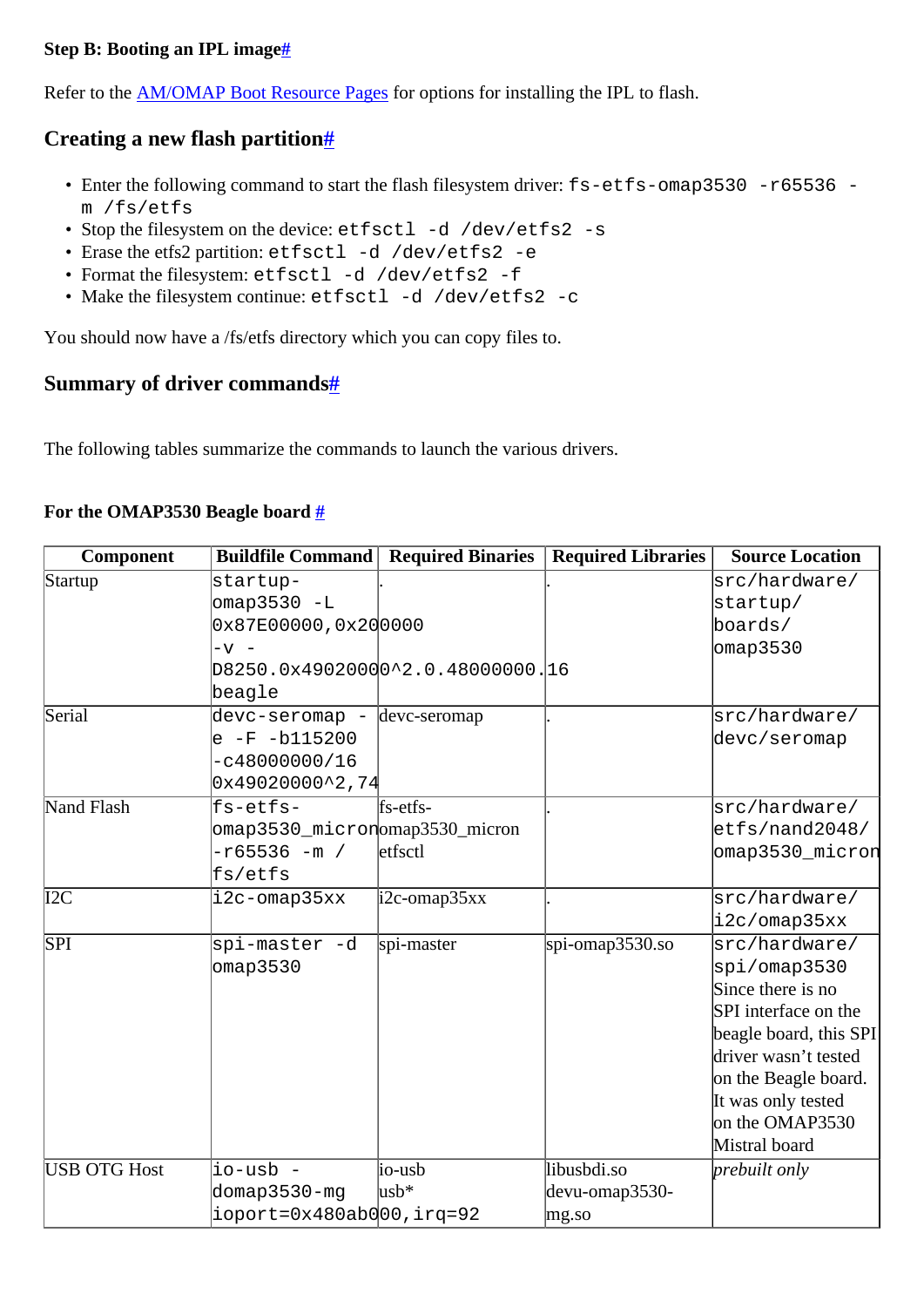| USB EHCI Host(For $ io-usb -$ |                                        | io-usb                  | libusbdi.so                | prebuilt only |
|-------------------------------|----------------------------------------|-------------------------|----------------------------|---------------|
| Rev C board)                  | dehci-omap3                            | $\text{usb*}$           | devu-ehci-omap3.so         |               |
|                               | $iport = 0x48064800, irq = 77$         |                         |                            |               |
| SD card                       | devb-mmcsd-                            | devb-mmcsd-beagle       | libcam.so                  | src/hardware/ |
|                               | beagle cam                             |                         | fs-dos.so                  | devb/mmcsd    |
|                               | quiet blk                              |                         | cam-disk.so                |               |
|                               | cache=2m mmcsd                         |                         |                            |               |
|                               | $\text{noac12}$                        |                         |                            |               |
| Audio                         | io-audio -                             | resource_seed           | $deva-ctrl$ - $omap35xx$ - | src/hardware/ |
|                               | domap35xx-                             | io-audio                | twl4030.so                 | deva/ctrl/    |
|                               | tw14030                                | wave                    | libasound.so.2             | omap35xx      |
|                               |                                        | waverec                 |                            |               |
|                               |                                        | mix_ctl                 |                            |               |
| Graphics                      | io-display -                           | $\alpha$ omap 35xx.conf | libGLES_CL.so              | src/hardware/ |
|                               | dvid=0,did=0                           | display.conf            | libGLES CM.so              | devg/omap35xx |
|                               |                                        | io-display              | libffb.so                  |               |
|                               |                                        | v <sub>sync</sub>       | libgf.so                   |               |
|                               |                                        | egl-gears-lite          | $\text{devg-omap35xx}$ .so |               |
|                               |                                        | vsync                   | devg-soft3d-fixed.so       |               |
|                               |                                        |                         | libFF-T2K.so.2             |               |
|                               |                                        |                         | libm.so.2                  |               |
|                               |                                        |                         | devg-soft3d.so             |               |
| WIFI                          | io-pkt-v4                              | $io-pkt-v4$             | libcrypto.so.1             | prebuilt only |
|                               | -d /proc/                              | helper_sd.bin           | libssl.so.1                |               |
|                               | boot/devnp-                            | sd8686.bin              | libsdio.so.1               |               |
|                               | mv8686.s                               | wpa_supplicant          | libsocket.so               |               |
|                               | $\text{dir} = \text{root}/\text{io}$ - | wpa_cli                 | devnp-mv8686.so            |               |
|                               | pkt, verbose=1, pifddn#f¢              |                         |                            |               |
|                               | -p tcpip                               |                         |                            |               |
|                               | mclbytes=4096,stacksize=65000          |                         |                            |               |
|                               | random                                 |                         |                            |               |
| <b>SGX</b> Graphics           | pvrsrvd                                | pvrsrvd                 | libsrv_um.so               | prebuilt only |
| Accelerator driver            |                                        | graphics.conf           | libglslcompiler.so         |               |
|                               |                                        | $gles1-eg1-gears$       | libIMGegl.so               |               |
|                               |                                        |                         | libImgGLESv1_CM.sp         |               |
|                               |                                        |                         | libImgGLESv2.so            |               |
|                               |                                        |                         | libImgOpenVG.so            |               |
|                               |                                        |                         | libpvr2d.so                |               |
|                               |                                        |                         | libsrv_um.so               |               |
|                               |                                        |                         | libWFDdevg.so              |               |
|                               |                                        |                         | pvrsrvinit.so              |               |
|                               |                                        |                         | $wseg-gf$ .so              |               |
|                               |                                        |                         | libEGLdevg.so              |               |
|                               |                                        |                         | libWFDdevg.so              |               |
|                               |                                        |                         | libiow.so.1                |               |
|                               |                                        |                         | libGLESv1_CM.so.1          |               |
|                               |                                        |                         | libGLESv1_CL.so.1          |               |
|                               |                                        |                         | libEGL.so.1                |               |
|                               |                                        |                         | libGLESv1_CLdevg.so        |               |
|                               |                                        |                         | libGLESv1_CMdevg.\$0       |               |

Some of the drivers are commented out in the default buildfile. To use the drivers in the target hardware, you'll need to uncomment them in your buildfile, rebuild the image, and load the image into the board.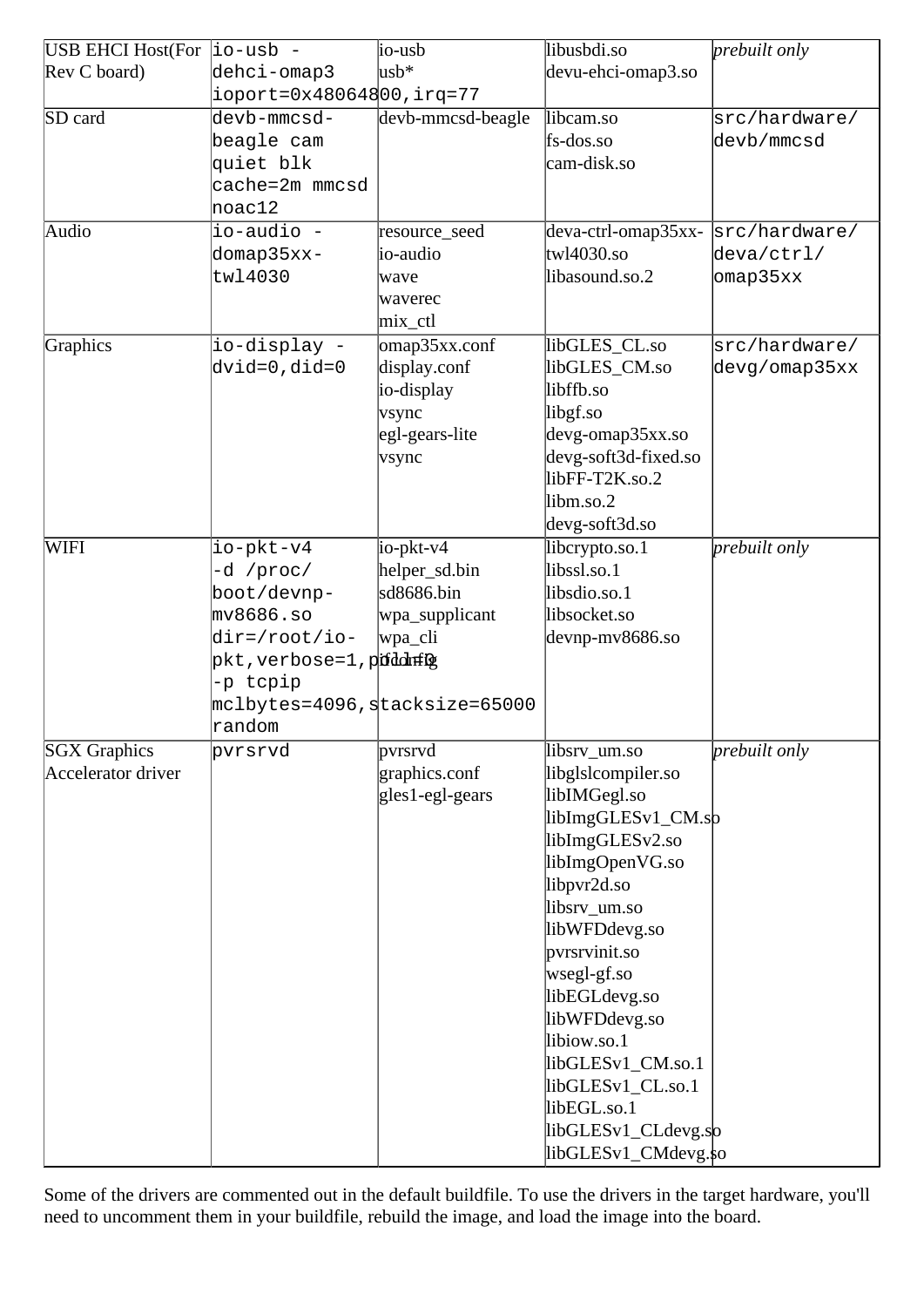#### <span id="page-5-0"></span>**SD card [#](#page-5-0)**

Command:

i2c-omap35xx pmic\_tw4030\_cfg devb-mmcsd-beagle cam quiet blk cache=2m

**Note:** To start the audio system, you'll need to execute resource\_seed, the I2C driver and pmic\_tw4030\_cfg utility first

#### <span id="page-5-1"></span>**Audio[#](#page-5-1)**

Command:

i2c-omap35xx pmic\_tw4030\_cfg io-audio -domap35xx-twl4030 wave testfile.wav

**Note:** To start the audio system, you'll need to execute resource\_seed, the I2C driver and pmic\_tw4030\_cfg utility first

#### <span id="page-5-2"></span>**Graphics[#](#page-5-2)**

Command:

i2c-omap35xx pmic\_tw4030\_cfg io-display -dvid=0,did=0

**Note:** To start the audio system, you'll need to execute the I2C driver and pmic\_tw4030\_cfg utility first

#### <span id="page-5-3"></span>**USB OTG Host Controller drive[r#](#page-5-3)**

Command:

```
io-usb -domap3530-mg ioport=0x480ab000,irq=92 -dehci-omap3 ioport=0x48064800,irq=77,verbose=5
```
# **Note:**

1. Min A to min B usb cable is required.

2. Connect to the micro usb adapter as we do not support the larger one yet.

3. Press and hold the S1 (User) button at power up or reset until board starts booting (~1 sec).

4. May need to power cycle board to get S1 (User) button working depending on how/if the power management chip has been reconfigured.

5. Start io-usb with the stock options from the bsp build file.

# <span id="page-5-4"></span>**WiFI driver [#](#page-5-4)**

Command:

## WIFI start ram filesystem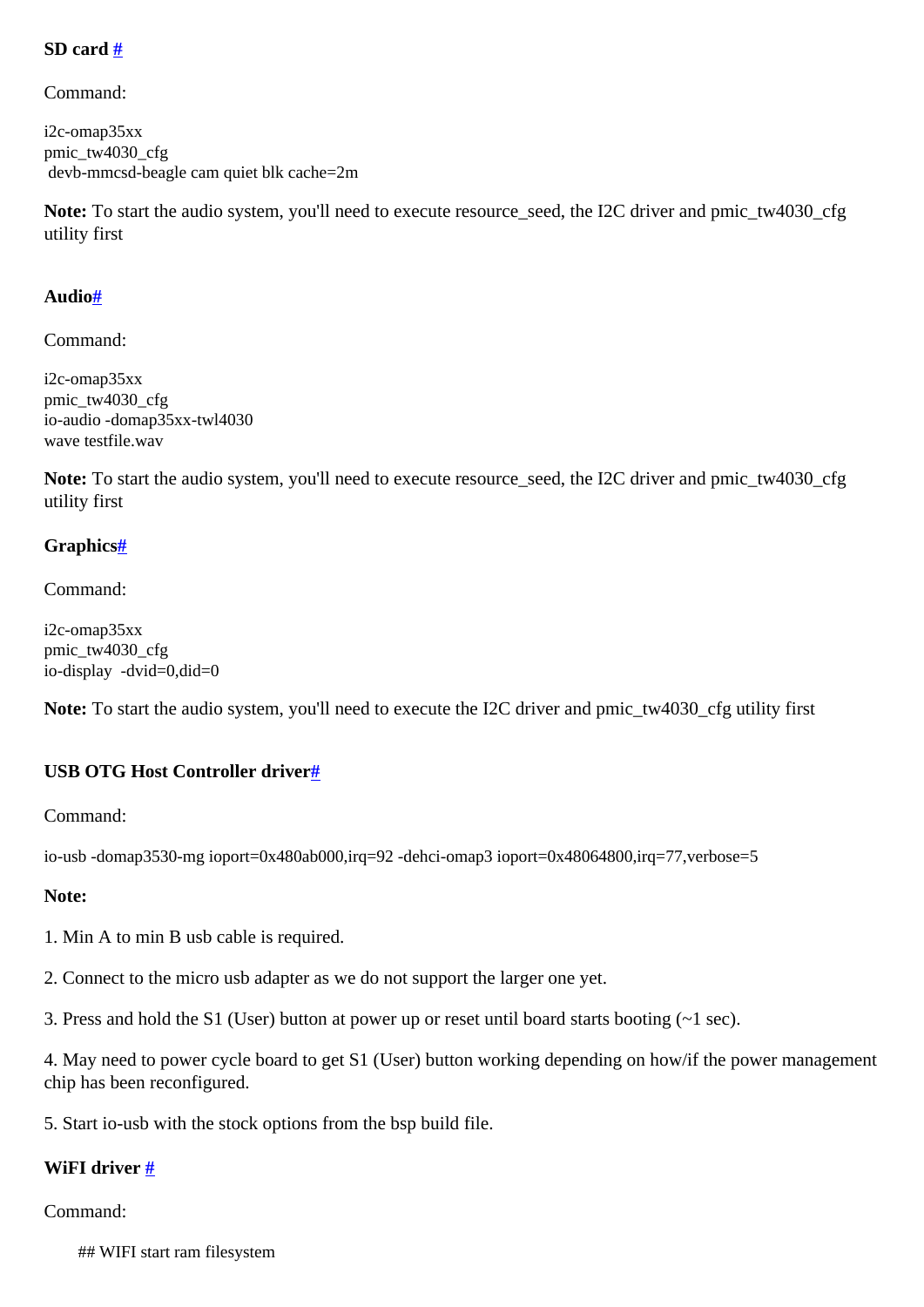devb-ram ram capacity=16384,nodinit,cache=0m waitfor /dev/hd0 fdisk /dev/hd0 add -t 6 mount -e /dev/hd0 mkdosfs /dev/hd0t6 mount -t dos /dev/hd0t6 /fsram

 ## SDIO WIFI driver ## Note: please insert SDIO WIFI card. and then run ". ./root/wifi.sh"

/root/wifi.sh

io-pkt-v4 -d /proc/boot/devnp-mv8686.so dir=/root/io-pkt,verbose=1,poll=0 -p tcpip mclbytes=4096,stacksize=65000 rando ifconfig mv0 up wpa\_supplicant -Dwext -imv0 -C /fsram/tmpfs & wpa\_cli -i mv0 -p /fsram/tmpfs

**Note:** please refer to WIFI\_HOW\_TO\_RUN.txt which is included in the BSP

#### <span id="page-6-0"></span>**SGX Graphics Accelerator drive[r#](#page-6-0)**

Command:

pvrsrvd

#### **Note:**

1. io-display have to run first

2. The Composition\_Manager patch:patch-641-1672-[CompositionMgr.](http://community.qnx.com/sf/wiki/do/createPage/projects.bsp/wiki?pageName=CompositionMgr&referrerPageName=Nto641TiOmap3530Beagle1.0.0Releasenotes)tar need be install first.

- You can get the composition manager patch : patch-641-1672-[CompositionMgr.](http://community.qnx.com/sf/wiki/do/createPage/projects.bsp/wiki?pageName=CompositionMgr&referrerPageName=Nto641TiOmap3530Beagle1.0.0Releasenotes)tgz [here.](http://community.qnx.com/sf/frs/do/viewRelease/projects.graphics/frs.sgx_drivers.1_3_13_1971)
- To install the patch-641-1672-[CompositionMgr](http://community.qnx.com/sf/wiki/do/createPage/projects.bsp/wiki?pageName=CompositionMgr&referrerPageName=Nto641TiOmap3530Beagle1.0.0Releasenotes).tar in the Beagle board BSP's prebuilt directory:

 # cd beagle\_workdir # tar -xvf patch-641-1672-CompositionMgr.tar # cd patches/641-1672/target/qnx6 # cp -r armle ../../../../prebuilt/ # cd beagle\_workdir # make clean all

3. Download the composition manager patch : patch-641-1672-[CompositionMgr.](http://community.qnx.com/sf/wiki/do/createPage/projects.bsp/wiki?pageName=CompositionMgr&referrerPageName=Nto641TiOmap3530Beagle1.0.0Releasenotes)tgz [here](http://community.qnx.com/sf/frs/do/viewRelease/projects.graphics/frs.sgx_drivers.1_3_13_1971)

4. For the detailed documents about the composition\_manager and SGX Graphics Accelerator, you can refer to

- [composition\\_manager release notes](http://community.qnx.com/sf/frs/do/downloadFile/projects.graphics/frs.sgx_drivers.1_3_13_1971/frs10013?dl=1&logged=1)
- [SGX release notes](http://community.qnx.com/sf/frs/do/downloadFile/projects.graphics/frs.sgx_drivers.1_3_13_1971/frs10022?dl=1&logged=1)

# <span id="page-6-1"></span>**Known issues for this BSP[#](#page-6-1)**

- USB Host the USB-OTG port on the EVM does not provide a sufficient vbus to power attached devices. A powered USB hub is preferred.
- When this BSP Build in the IDE 4.6.0,dhcp.client, sd8686.bin, helper\_sd.bin etc. files are unable to be found in the search paths. This issue is fixed in IDE 4.7. Workaround: Modify the QNX C/C++ Project Properties of these files to provide the absolute location for them. (REF# 71690)